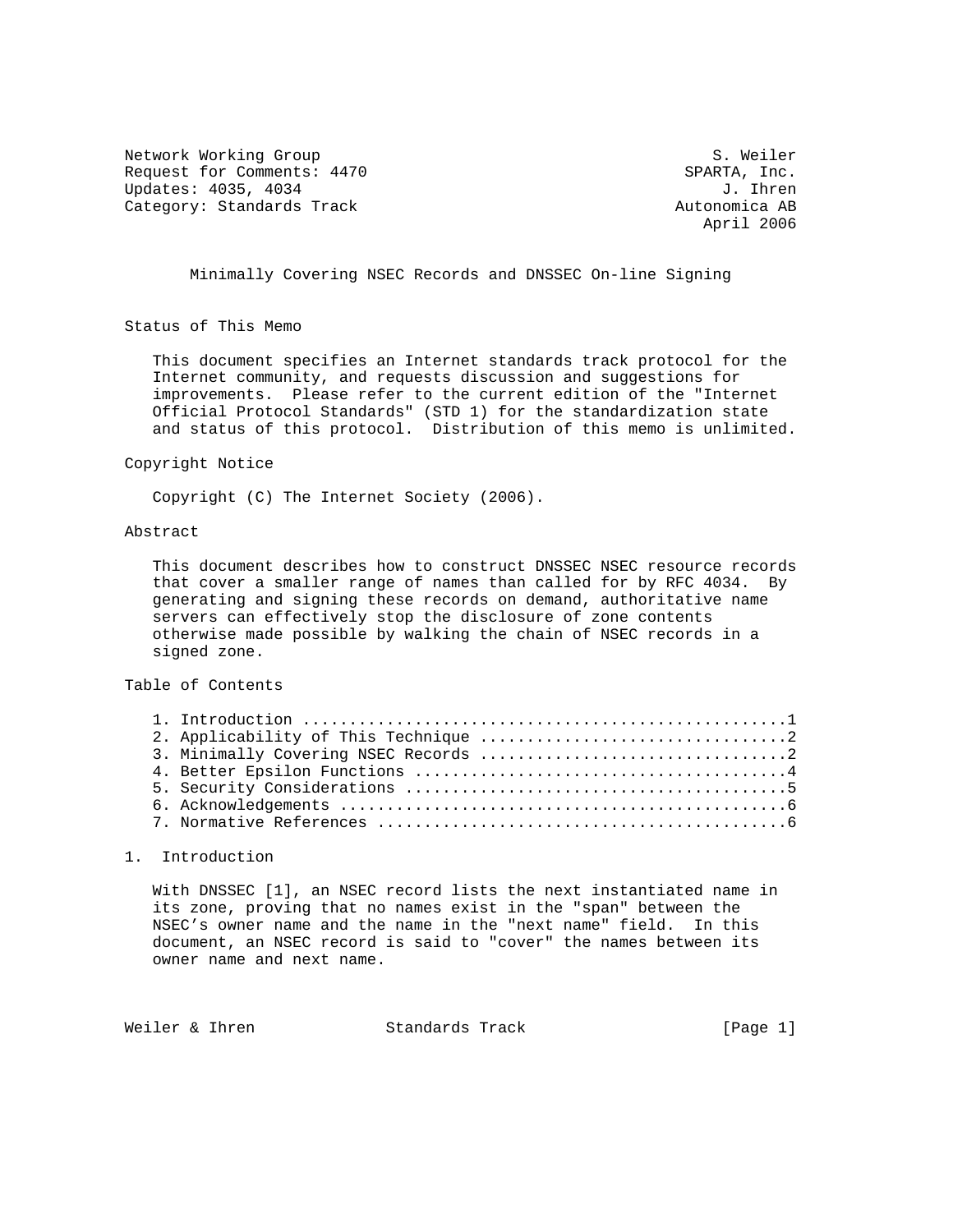Through repeated queries that return NSEC records, it is possible to retrieve all of the names in the zone, a process commonly called "walking" the zone. Some zone owners have policies forbidding zone transfers by arbitrary clients; this side effect of the NSEC architecture subverts those policies.

 This document presents a way to prevent zone walking by constructing NSEC records that cover fewer names. These records can make zone walking take approximately as many queries as simply asking for all possible names in a zone, making zone walking impractical. Some of these records must be created and signed on demand, which requires on-line private keys. Anyone contemplating use of this technique is strongly encouraged to review the discussion of the risks of on-line signing in Section 5.

### 1.2. Keywords

 The keywords "MUST", "MUST NOT", "REQUIRED", "SHALL", "SHALL NOT", "SHOULD", "SHOULD NOT", "RECOMMENDED", "MAY", and "OPTIONAL" in this document are to be interpreted as described in RFC 2119 [4].

2. Applicability of This Technique

 The technique presented here may be useful to a zone owner that wants to use DNSSEC, is concerned about exposure of its zone contents via zone walking, and is willing to bear the costs of on-line signing.

 As discussed in Section 5, on-line signing has several security risks, including an increased likelihood of private keys being disclosed and an increased risk of denial of service attack. Anyone contemplating use of this technique is strongly encouraged to review the discussion of the risks of on-line signing in Section 5.

 Furthermore, at the time this document was published, the DNSEXT working group was actively working on a mechanism to prevent zone walking that does not require on-line signing (tentatively called NSEC3). The new mechanism is likely to expose slightly more information about the zone than this technique (e.g., the number of instantiated names), but it may be preferable to this technique.

3. Minimally Covering NSEC Records

 This mechanism involves changes to NSEC records for instantiated names, which can still be generated and signed in advance, as well as the on-demand generation and signing of new NSEC records whenever a name must be proven not to exist.

Weiler & Ihren Standards Track [Page 2]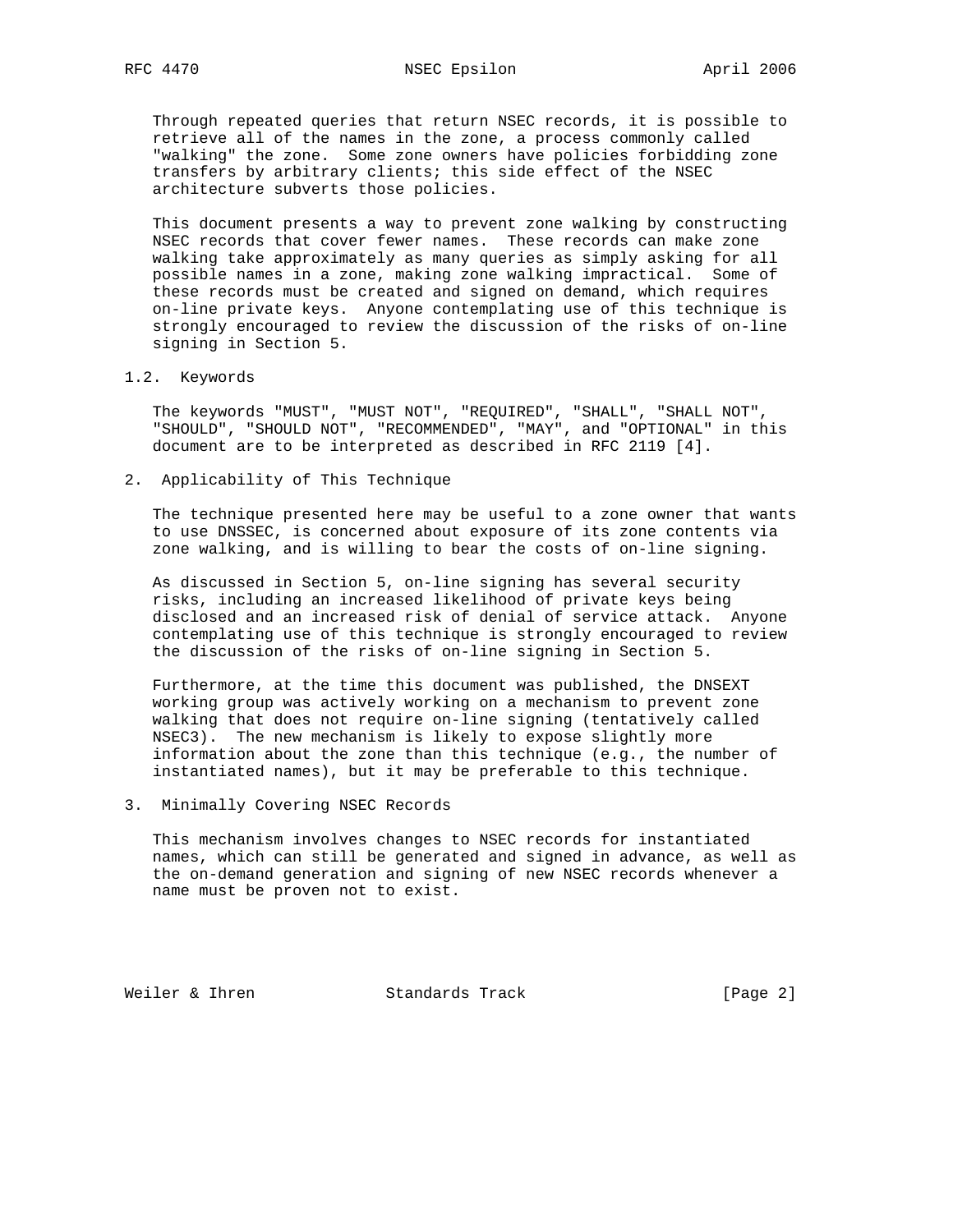In the "next name" field of instantiated names' NSEC records, rather than list the next instantiated name in the zone, list any name that falls lexically after the NSEC's owner name and before the next instantiated name in the zone, according to the ordering function in RFC 4034 [2] Section 6.1. This relaxes the requirement in Section 4.1.1 of RFC 4034 that the "next name" field contains the next owner name in the zone. This change is expected to be fully compatible with all existing DNSSEC validators. These NSEC records are returned whenever proving something specifically about the owner name (e.g., that no resource records of a given type appear at that name).

 Whenever an NSEC record is needed to prove the non-existence of a name, a new NSEC record is dynamically produced and signed. The new NSEC record has an owner name lexically before the QNAME but lexically following any existing name and a "next name" lexically following the QNAME but before any existing name.

 The generated NSEC record's type bitmap MUST have the RRSIG and NSEC bits set and SHOULD NOT have any other bits set. This relaxes the requirement in Section 2.3 of RFC4035 that NSEC RRs not appear at names that did not exist before the zone was signed.

The functions to generate the lexically following and proceeding names need not be perfect or consistent, but the generated NSEC records must not cover any existing names. Furthermore, this technique works best when the generated NSEC records cover as few names as possible. In this document, the functions that generate the nearby names are called "epsilon" functions, a reference to the mathematical convention of using the greek letter epsilon to represent small deviations.

 An NSEC record denying the existence of a wildcard may be generated in the same way. Since the NSEC record covering a non-existent wildcard is likely to be used in response to many queries, authoritative name servers using the techniques described here may want to pregenerate or cache that record and its corresponding RRSIG.

 For example, a query for an A record at the non-instantiated name example.com might produce the following two NSEC records, the first denying the existence of the name example.com and the second denying the existence of a wildcard:

exampld.com 3600 IN NSEC example-.com ( RRSIG NSEC )

\).com 3600 IN NSEC +.com ( RRSIG NSEC )

Weiler & Ihren Standards Track [Page 3]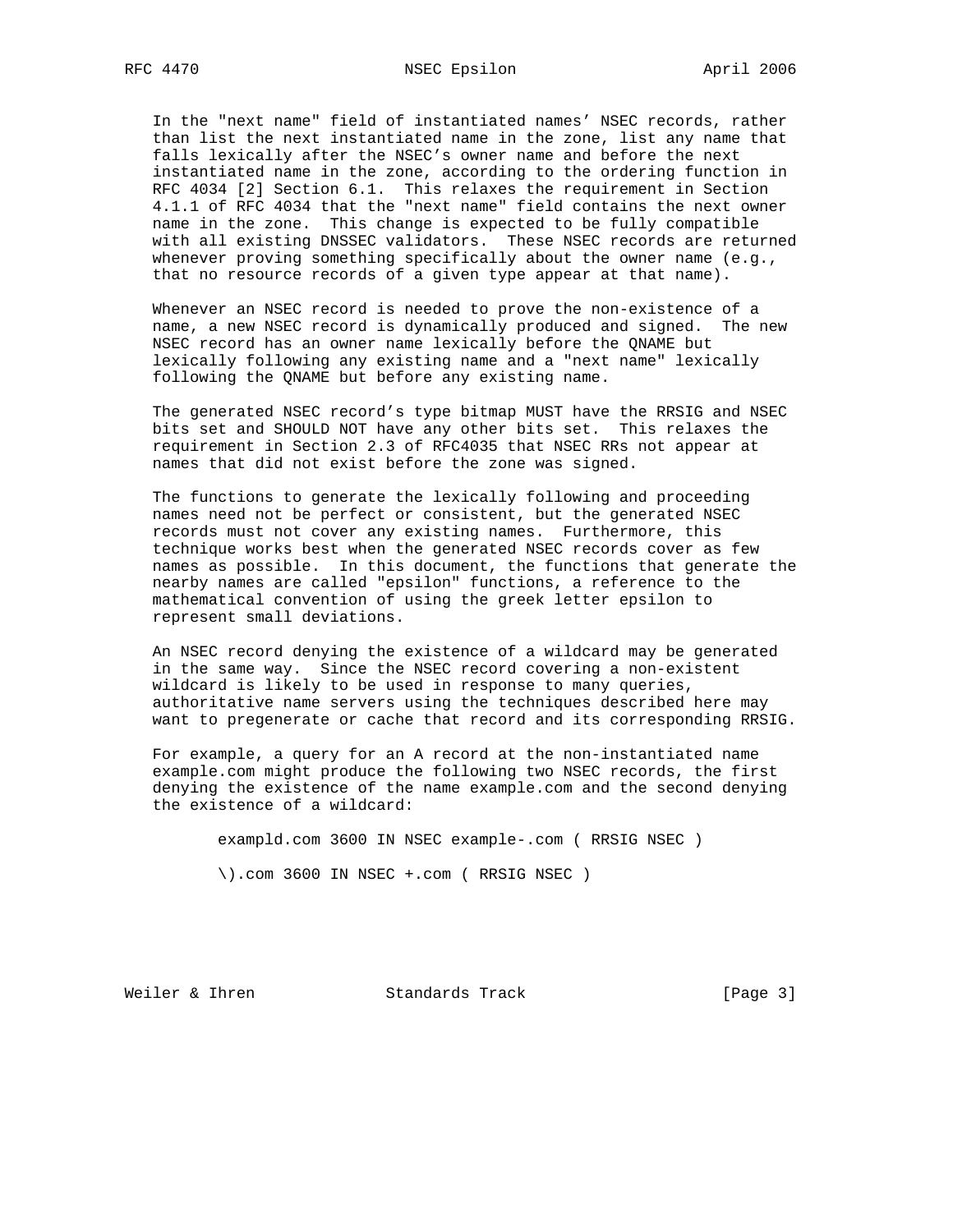Before answering a query with these records, an authoritative server must test for the existence of names between these endpoints. If the generated NSEC would cover existing names (e.g., exampldd.com or \*bizarre.example.com), a better epsilon function may be used or the covered name closest to the QNAME could be used as the NSEC owner name or next name, as appropriate. If an existing name is used as the NSEC owner name, that name's real NSEC record MUST be returned. Using the same example, assuming an exampldd.com delegation exists, this record might be returned from the parent:

exampldd.com 3600 IN NSEC example-.com ( NS DS RRSIG NSEC )

 Like every authoritative record in the zone, each generated NSEC record MUST have corresponding RRSIGs generated using each algorithm (but not necessarily each DNSKEY) in the zone's DNSKEY RRset, as described in RFC 4035 [3] Section 2.2. To minimize the number of signatures that must be generated, a zone may wish to limit the number of algorithms in its DNSKEY RRset.

4. Better Epsilon Functions

 Section 6.1 of RFC 4034 defines a strict ordering of DNS names. Working backward from that definition, it should be possible to define epsilon functions that generate the immediately following and preceding names, respectively. This document does not define such functions. Instead, this section presents functions that come reasonably close to the perfect ones. As described above, an authoritative server should still ensure than no generated NSEC covers any existing name.

 To increment a name, add a leading label with a single null (zero value) octet.

 To decrement a name, decrement the last character of the leftmost label, then fill that label to a length of 63 octets with octets of value 255. To decrement a null (zero-value) octet, remove the octet -- if an empty label is left, remove the label. Defining this function numerically: fill the leftmost label to its maximum length with zeros (numeric, not ASCII zeros) and subtract one.

 In response to a query for the non-existent name foo.example.com, these functions produce NSEC records of the following:

Weiler & Ihren Standards Track [Page 4]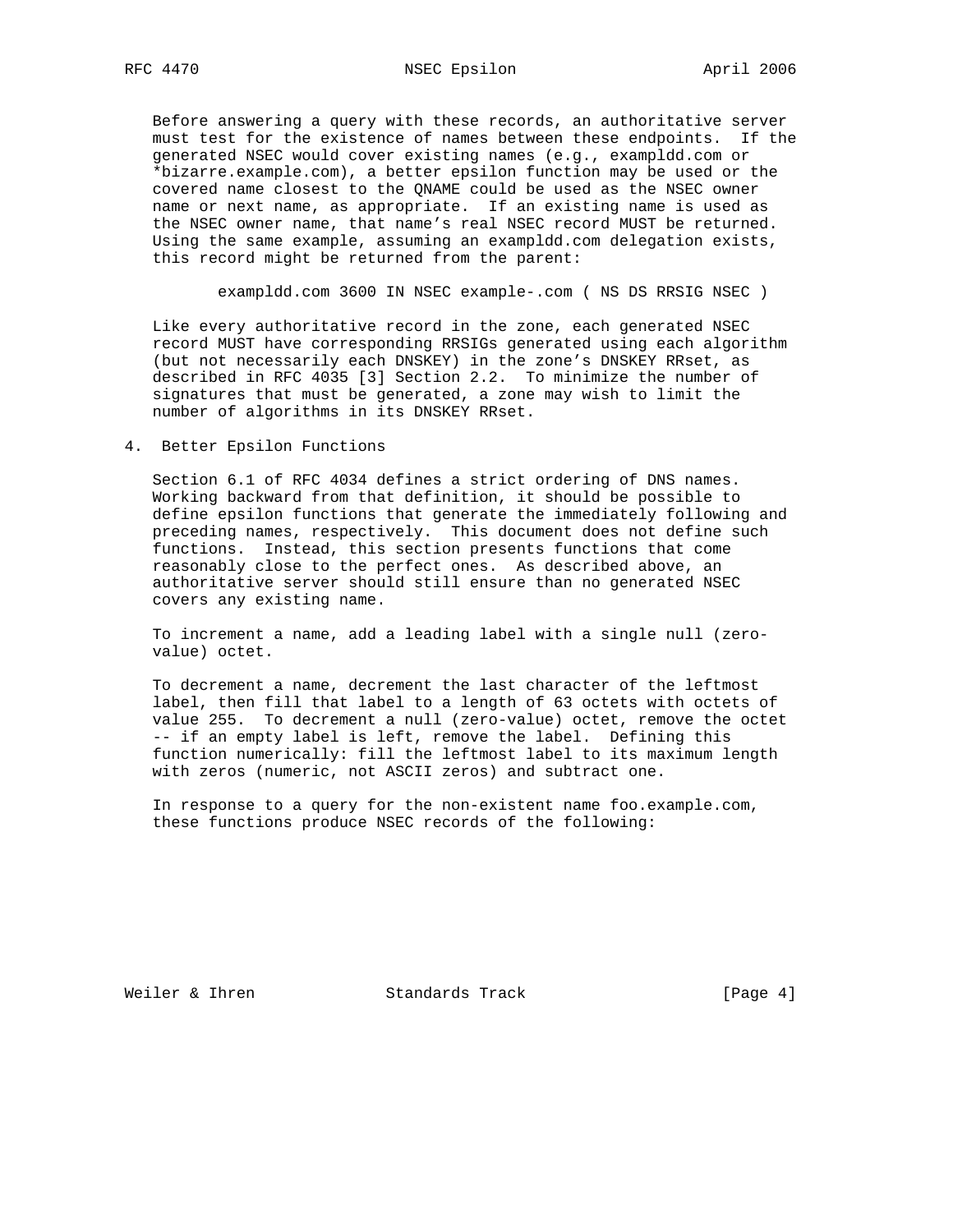fon\255\255\255\255\255\255\255\255\255\255\255\255\255\255 \255\255\255\255\255\255\255\255\255\255\255\255\255\255\255 \255\255\255\255\255\255\255\255\255\255\255\255\255\255\255 \255\255\255\255\255\255\255\255\255\255\255\255\255\255\255 \255.example.com 3600 IN NSEC \000.foo.example.com ( NSEC RRSIG )

 \)\255\255\255\255\255\255\255\255\255\255\255\255\255\255\255 \255\255\255\255\255\255\255\255\255\255\255\255\255\255\255 \255\255\255\255\255\255\255\255\255\255\255\255\255\255\255 \255\255\255\255\255\255\255\255\255\255\255\255\255\255\255 \255\255.example.com 3600 IN NSEC \000.\*.example.com ( NSEC RRSIG )

 The first of these NSEC RRs proves that no exact match for foo.example.com exists, and the second proves that there is no wildcard in example.com.

 Both of these functions are imperfect: they do not take into account constraints on number of labels in a name nor total length of a name. As noted in the previous section, though, this technique does not depend on the use of perfect epsilon functions: it is sufficient to test whether any instantiated names fall into the span covered by the generated NSEC and, if so, substitute those instantiated owner names for the NSEC owner name or next name, as appropriate.

5. Security Considerations

 This approach requires on-demand generation of RRSIG records. This creates several new vulnerabilities.

 First, on-demand signing requires that a zone's authoritative servers have access to its private keys. Storing private keys on well-known Internet-accessible servers may make them more vulnerable to unintended disclosure.

 Second, since generation of digital signatures tends to be computationally demanding, the requirement for on-demand signing makes authoritative servers vulnerable to a denial of service attack.

 Last, if the epsilon functions are predictable, on-demand signing may enable a chosen-plaintext attack on a zone's private keys. Zones using this approach should attempt to use cryptographic algorithms that are resistant to chosen-plaintext attacks. It is worth noting that although DNSSEC has a "mandatory to implement" algorithm, that is a requirement on resolvers and validators -- there is no requirement that a zone be signed with any given algorithm.

 The success of using minimally covering NSEC records to prevent zone walking depends greatly on the quality of the epsilon functions

Weiler & Ihren Standards Track [Page 5]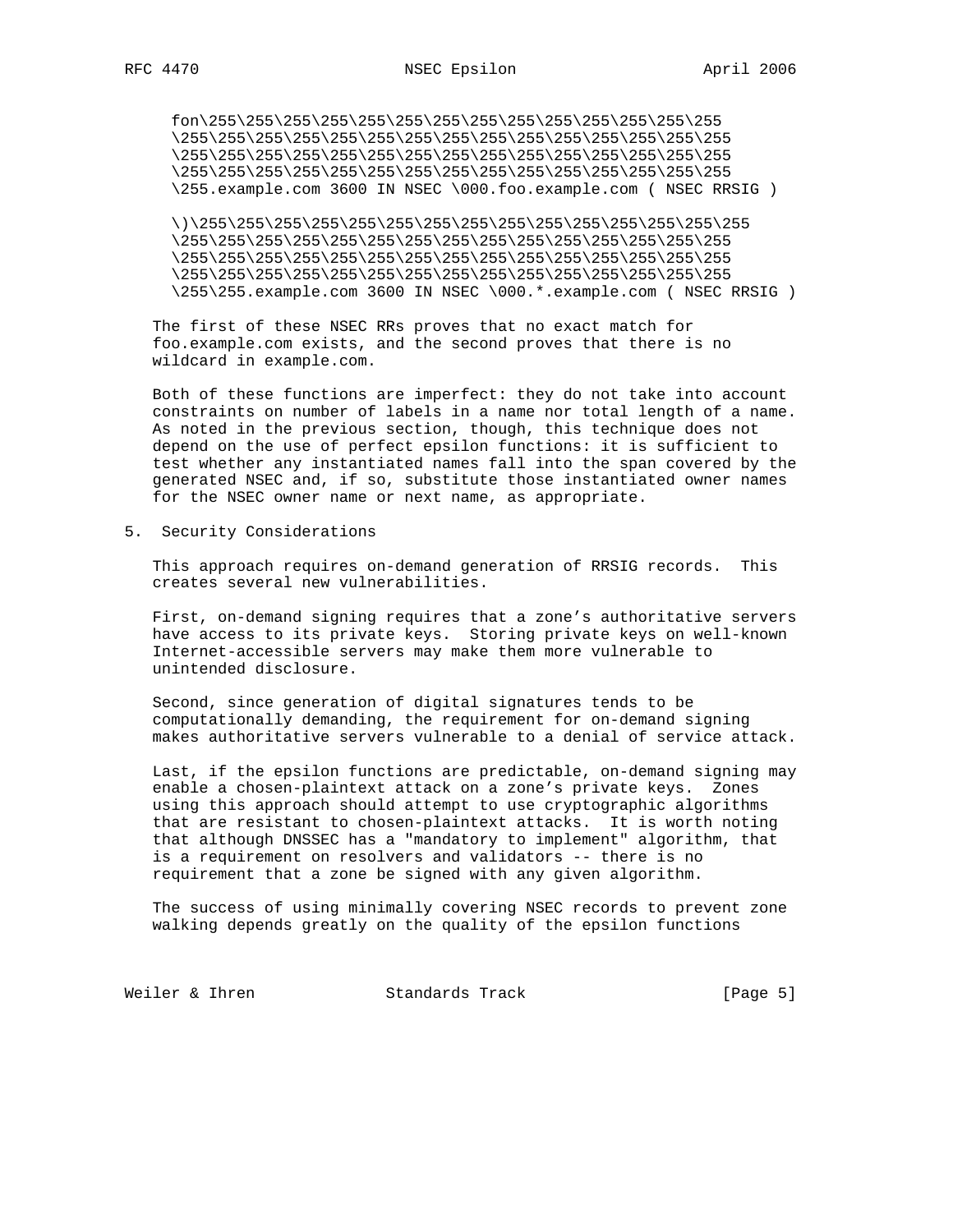chosen. An increment function that chooses a name obviously derived from the next instantiated name may be easily reverse engineered, destroying the value of this technique. An increment function that always returns a name close to the next instantiated name is likewise a poor choice. Good choices of epsilon functions are the ones that produce the immediately following and preceding names, respectively, though zone administrators may wish to use less perfect functions that return more human-friendly names than the functions described in Section 4 above.

 Another obvious but misguided concern is the danger from synthesized NSEC records being replayed. It is possible for an attacker to replay an old but still validly signed NSEC record after a new name has been added in the span covered by that NSEC, incorrectly proving that there is no record at that name. This danger exists with DNSSEC as defined in [3]. The techniques described here actually decrease the danger, since the span covered by any NSEC record is smaller than before. Choosing better epsilon functions will further reduce this danger.

## 6. Acknowledgements

 Many individuals contributed to this design. They include, in addition to the authors of this document, Olaf Kolkman, Ed Lewis, Peter Koch, Matt Larson, David Blacka, Suzanne Woolf, Jaap Akkerhuis, Jakob Schlyter, Bill Manning, and Joao Damas.

 In addition, the editors would like to thank Ed Lewis, Scott Rose, and David Blacka for their careful review of the document.

- 7. Normative References
	- [1] Arends, R., Austein, R., Larson, M., Massey, D., and S. Rose, "DNS Security Introduction and Requirements", RFC 4033, March 2005.
	- [2] Arends, R., Austein, R., Larson, M., Massey, D., and S. Rose, "Resource Records for the DNS Security Extensions", RFC 4034, March 2005.
	- [3] Arends, R., Austein, R., Larson, M., Massey, D., and S. Rose, "Protocol Modifications for the DNS Security Extensions", RFC 4035, March 2005.
	- [4] Bradner, S., "Key words for use in RFCs to Indicate Requirement Levels", BCP 14, RFC 2119, March 1997.

Weiler & Ihren Standards Track [Page 6]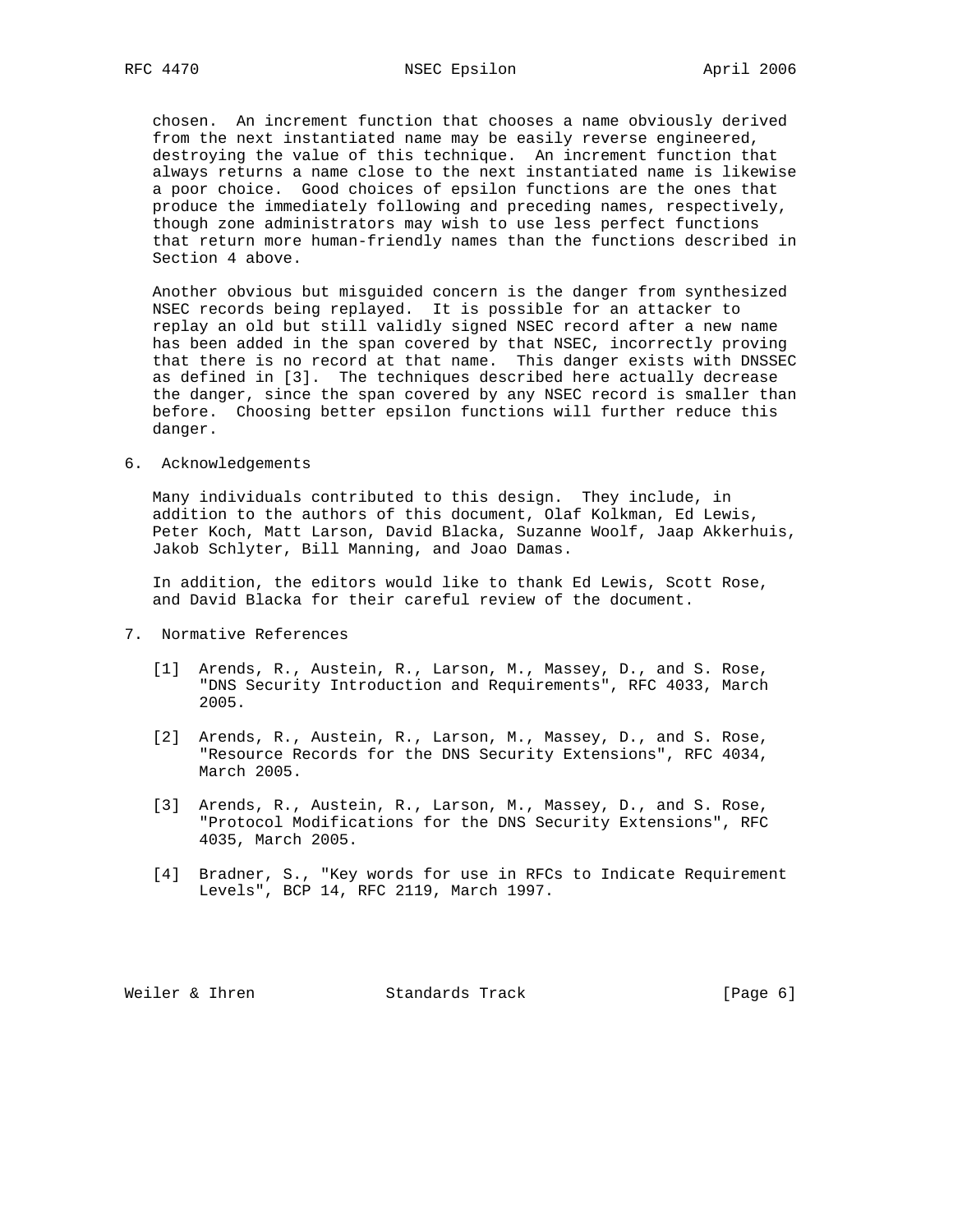Authors' Addresses

 Samuel Weiler SPARTA, Inc. 7075 Samuel Morse Drive Columbia, Maryland 21046 US

EMail: weiler@tislabs.com

 Johan Ihren Autonomica AB Bellmansgatan 30 Stockholm SE-118 47 Sweden

EMail: johani@autonomica.se

Weiler & Ihren Standards Track [Page 7]